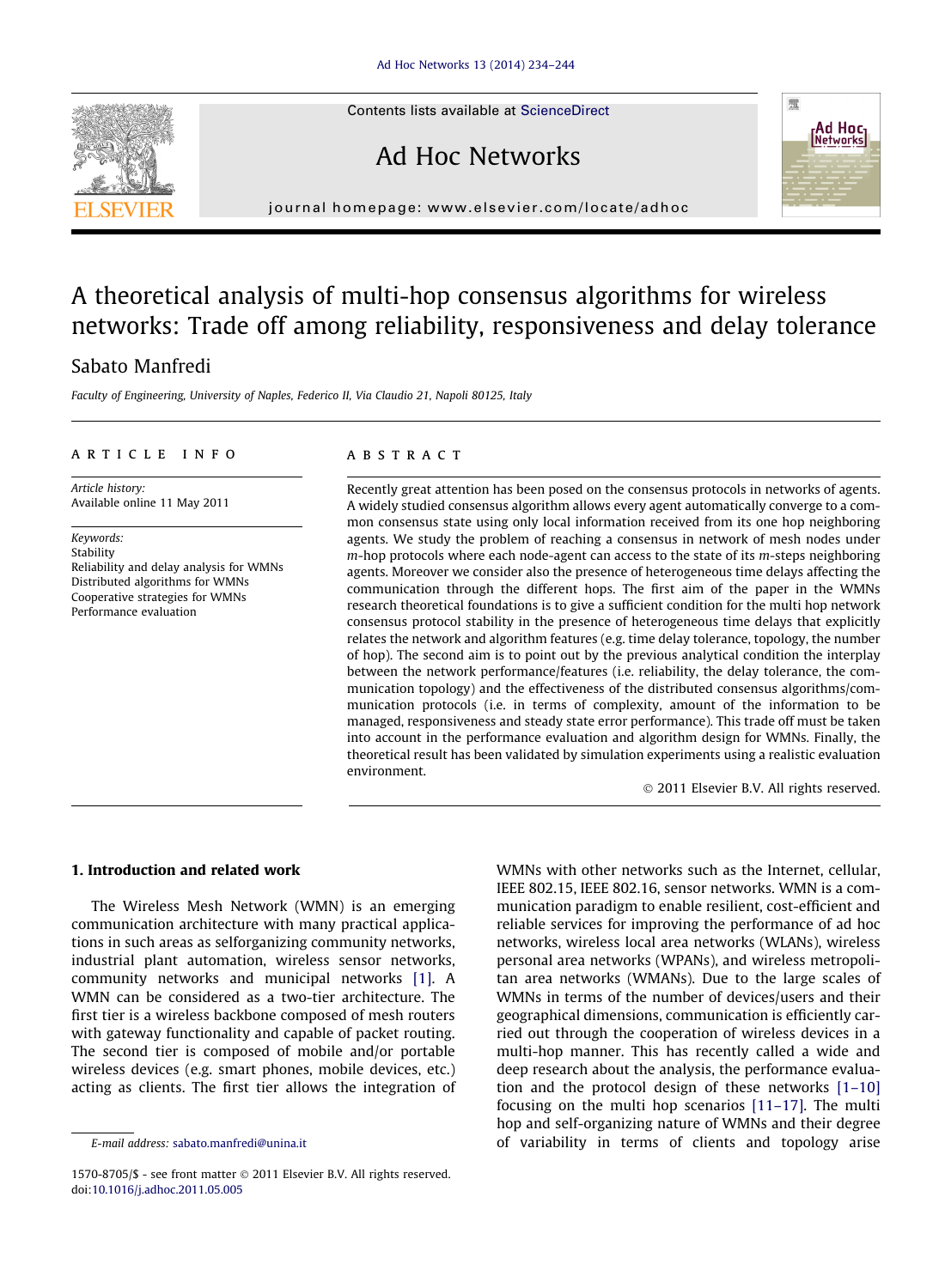challenging objectives as the analysis and design of distributed flooding algorithms for a reliable and efficient communication through the network. Moreover, the recently emerging network paradigms such as sensor networks, peer-to-peer networks, surveillance networks, formation flight, clusters of satellites, automated highway systems have led to the requirement of designing distributed consensus, iterative and efficient algorithms for estimation, detection, optimization and control (i.e. [\[18,19,23–29\]](#page--1-0)). Those algorithms provide the necessary scalability and robustness to efficiently operate in highly distributed and dynamic networks as it is the case of WMNs [\[38,40,41\]](#page--1-0). One common feature of this research is the sharing of information between agents in order to address a common objective. The most studied distributed algorithm allows every agent automatically converge to a common average value (average consensus) using only local information received from its one step neighboring agents. They use a limited amount of local information to allow distributed knowledge of global network properties/measures. By and large flooding and gossip algorithms are based on the idea that the nodes talk together by a deterministic or probabilistic interaction law in a way similar to human "gossip". For example, when, in a crowd, somebody has a "news", he shares it with his neighbors. In this way all the people connected with him learn the ''news'' and repeat it to their neighbors, so that the new information is spread like an epidemic illness. A similar process is implemented in WMNs where new message or measure initially given to each node could be disseminated through the mesh network in order to achieve a specific objective. Specifically, starting with each mesh node having a message or a measure, two kinds of objectives can be desired: (i) each mesh node distributes its message to all other mesh nodes in a reliable way and in the shortest possible time; (ii) the mesh nodes average their values (average consensus) with a bounded steady state error and in the shortest possible time. Several papers deal with the objective (i) as [\[30–](#page--1-0) [35\]](#page--1-0) and references therein. Other papers investigate average consensus problem trying to achieve objective (ii). In this paper we dwell at great length on the performance evaluation of the flooding algorithm aimed to address the objective (ii). Specifically, protocol design problems for achieving faster average consensus have attracted considerable attention from a number of researchers. It has been pointed out that the convergence rate is related to the algebraic connectivity (the second smallest eigenvalue of a stochastic matrix characterizing the averaging algorithm). So, the fastest averaging algorithm is obtained by optimizing the eigenvalue over the set of allowed gossip algorithms. In [\[36\],](#page--1-0) the design of the weights of a network is considered in order to increase the algebraic connectivity of a network graph that is a measure of speed of convergence of consensus algorithms. An alternative approach [\[46\]](#page--1-0) keeps the weights fixed and designs the topology of the network to assess high algebraic connectivity based on Watts' rewiring procedure [\[47\]](#page--1-0) that led to creation of small-world model. This increases of a multiple orders of magnitude the algebraic connectivity of the network with respect to regular graph. Moreover, a lower and an upper bound for the averaging time, in terms of algebraic connectivity, were derived in [\[37\]](#page--1-0). Recently in [\[48\]](#page--1-0) it has been proposed a multi-hop relay protocol based on the idea that each agent can get more information by passing its neighbors states to others with the aim of improving the convergence speed. Although the authors highlight the trade off between number of hop and convergence speed, they analyzed only the ''two-hop'' relay protocol case and in the presence of identical delays, carrying out the analysis validation by a Matlab simulations without using a more realistic network simulator. On the other side, the analysis of multi-hop consensus protocol is particularly useful for those network scenarios intrinsically based on multi path communication mechanisms (e.g. for WMNs services, sensor/actuator network applications) and when the rate of convergence of the algorithm strongly affects the final performance (e.g. in the cases of tracking problem and presence of mobile agents). For example, the rate of convergence of the algorithm determines the agility of a distributed estimator to track the desired value [\[38\]](#page--1-0) or the error in the distributed optimization algorithm [\[39,42,43\]](#page--1-0). Specifically, the consensus algorithms find actual applicability to geographical wireless mesh scenarios such as formation control, cooperative classification and surveillance, intelligent highways, cooperative tasking, spatio-temporal planning, vehicular networks as shown preliminary implementations (e.g. see [\[44\]](#page--1-0) and references therein). For these reasons, the analysis and the performance evaluation of protocols in multi-hop scenario are of a great recent interest [\[38,24,45\]](#page--1-0) and they are the question that we consider in this paper. Differently from the previous works, we study the problem of reaching a consensus in networked mesh nodes under m-hop protocols where each node-agent can access to the state of its msteps neighboring agents. In addition, we consider the presence of heterogeneous time delays affecting the communication through the different hops. The first aim of the paper in the WMNs research theoretical foundations is to give a sufficient condition for the multi hop network consensus protocol stability in the presence of heterogeneous time delays that explicitly relates the network and algorithm features (e.g. time delay tolerance, topology, the number of hop). The second aim is to point out by the previous analytical condition the interplay between the network performance/features (i.e. reliability, the delay tolerance, the communication topology) and the effectiveness of the distributed consensus algorithms/communication protocols (i.e. in terms of complexity, amount of the information to be managed, responsiveness and steady state error performance). This trade off must be taken into account in the performance evaluation and algorithm design for WMNs. Finally, most of papers in the literature, however, are focused only on the theoretical issues and system modelling (e.g. [\[38,39,42,43\]\)](#page--1-0) without using a realistic performance evaluation environment. Herein the theoretical result has been validated by simulation experiments using a more realistic evaluation environment. This is of main interest when one aim is to investigate the interplay between the flooding algorithm features and the communication network performance.

The rest of the paper is outlined as follows. In Section 2, a multi hop consensus protocol models are described. Then